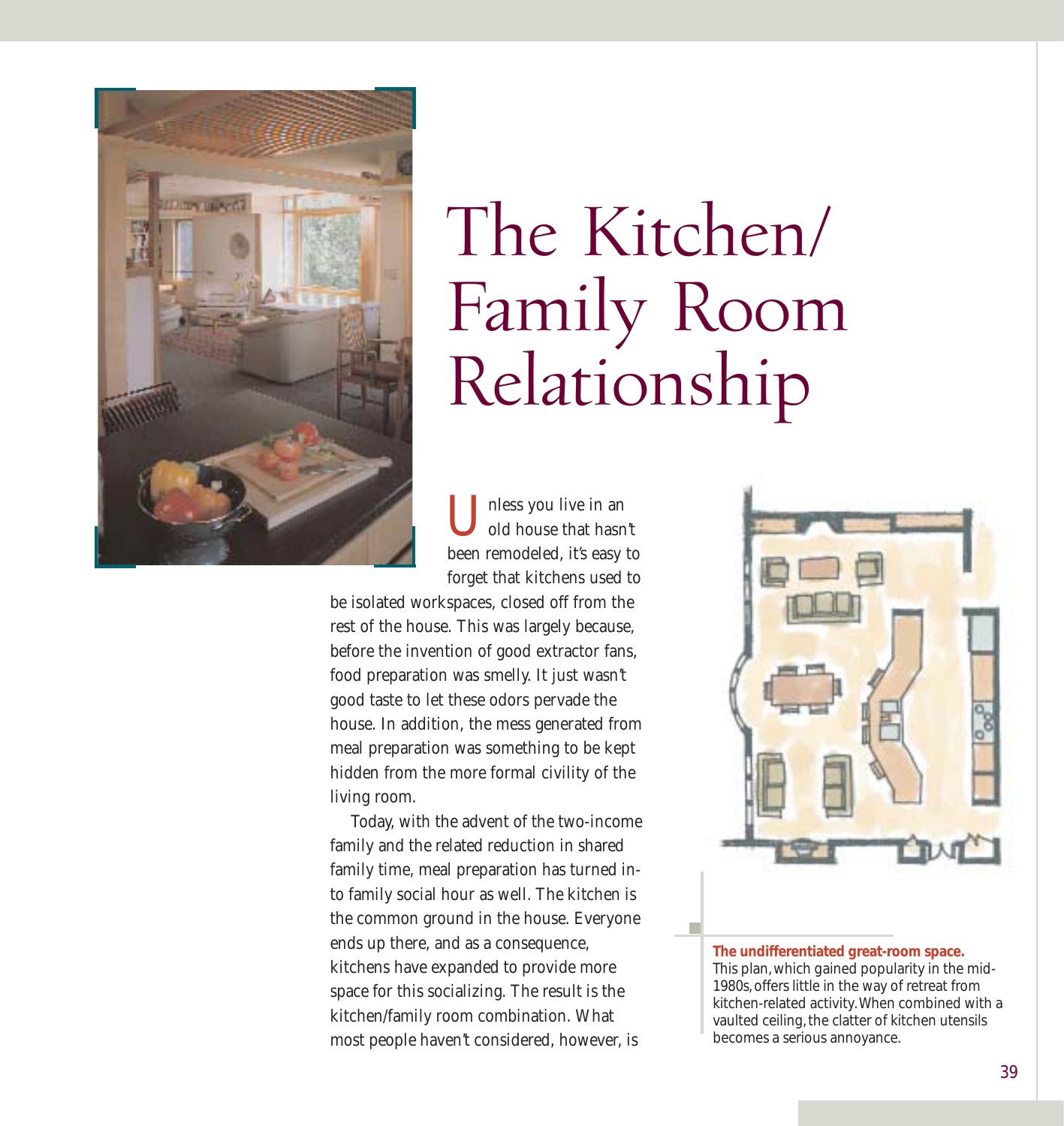just how much the connection between these two rooms affects the livability of the home. For the majority of families and couples today, the isolated kitchen is a serious inconvenience. But kitchens that are completely open to the family room can also be a problem. The ideal for most households lies somewhere in between.

## Managing the mess

common concern about the kitchen is that if it is too much a part of the family room, the mess of pots, pans, plates, and potato peelings will color the experience of the entire family area. This is a frequent complaint that my clients have about homes with one large, undifferentiated great-room space, such as the one shown in the drawing on p. 39. Although it was a popular plan in the 1980s, people quickly discovered some inherent shortcomings to the big, dramatic space. Even though this organization does not physically impede family socializing, acoustically and visually, it takes over. Especially when such a room is built with a tall ceiling, as many were, just the normal clatter of dishes and pans can reverberate through the space, causing low-level irritation and making such activities as TV watching difficult.

So when I am designing a new home or remodeling an existing one, I try to give the



**Screen the mess with a raised counter.** A 6-in.-high ledge above the standardheight kitchen counter obscures the kitchen from view. In a dead-end kitchen, such as this one, escaping from this spot during parties becomes a problem.

kitchen some "psychological" distance from the family room, without separating the two. In this way, whoever is engaged in meal preparation can still participate in family interaction while keeping the acoustical and visual disruptions to a minimum. The following generic solutions work well to accomplish this separation:

1. **A raised counter acts as a screen.** Raising the height of the counter separating kitchen from family room creates a bar for guests and family to sit at while food is being prepared (drawing above). Once the meal is served and everyone is seated at the table, the raised counter obscures the view of dirty dishes and meal-prep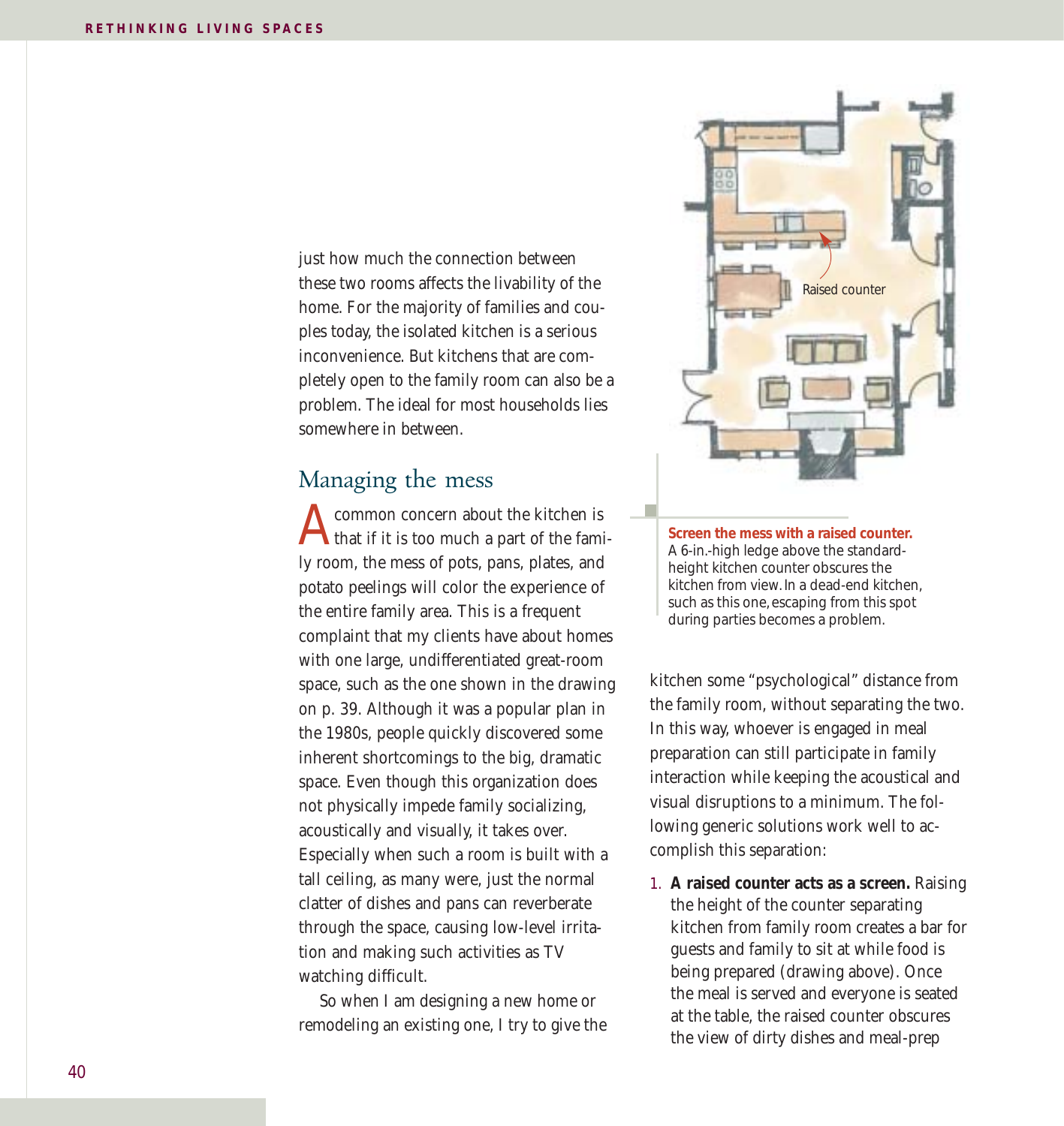mess from the diners' view. For cooks who are embarrassed about the disorder left in their wake, this solution works well. Its drawbacks are that for families with small children, the countertop seating (bar stools) is generally too high for small children to hoist themselves up comfortably. And the raised counter works best as a screening device when it's part of a peninsula, rather than an island. Be aware also that a peninsula kitchen can be a problem during parties, when everyone congregates in there leaving no escape route.

2. **A partitioned alcove hides everything.** Some homeowners recognize the ambivalence they feel toward the kitchen. They realize that despite their best efforts at



keeping the kitchen sights and sounds away from their guests, the guests seem to gravitate to the more informal parts of the house, most particularly to the kitchen. There is something reassuring—and more real—about the kitchen than almost any other part of the house. Perhaps it is that we can be assured of finding some sort of activity here.

By locating the kitchen in an alcove that can be partitioned off with sliding panels, the informal parts of the house can also be used for entertaining without having the kitchen mess on display while we're eating and socializing after a meal (drawing below).

3. **Counters, islands, and upper cabinets used as partial screens.** When total screening of the kitchen from the dining area isn't an issue, I prefer to use an island or peninsula at the same height as the rest of the countertop to create psychological separation (drawing on p. 42). An island provides a center for the kitchen and something for noncooks to lean on or sit at while food is being pre-

## **The disappearing kitchen.**

A kitchen in an alcove can be screened from view with sliding panels. The panels are concealed in wall pockets when not in use.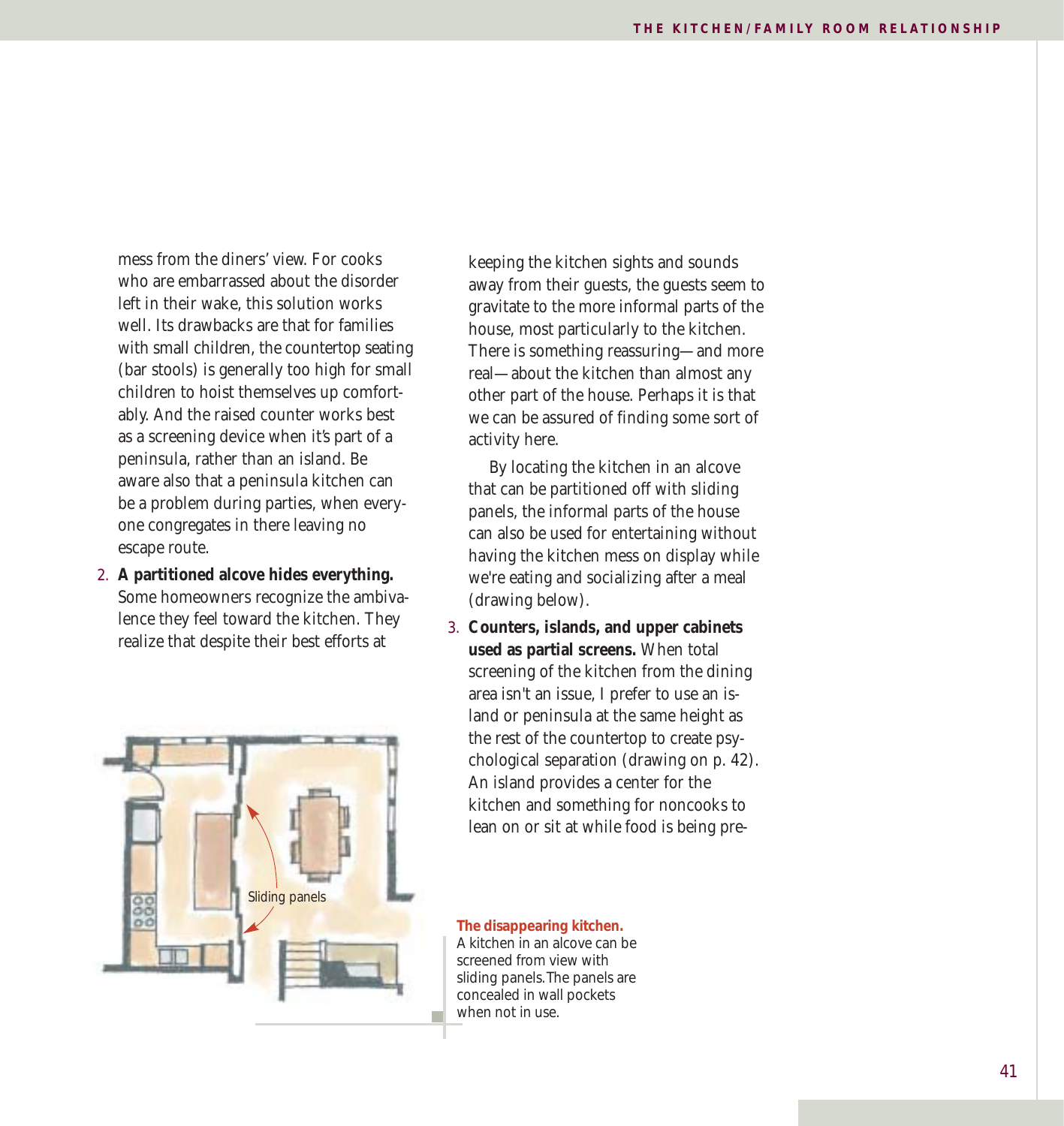

**Island living with upper cabinets.** Standard-height counters, along with a row of upper cabinets, give a sense of separation between the kitchen and the dining area. The bottom of the upper cabinets should be even with the eye level of the tallest occupant.

*With the advent of the two-income family and the related reduction in shared family time, meal preparation has turned into family social hour as well. The kitchen is the common ground in the house.*

pared, without getting in the way. With the counter surface at the regular 3-ft. height, bar stools are at a child-friendly height. It is also easier at this height to have others help out with chopping, stirring, or tasting. A taller counter section makes it a lot more difficult for volunteer cooks to help with the cooking. Try carving a Thanksgiving turkey on a 42-in. high surface, and you'll see what I mean.

Upper cabinets can also accentuate a sense of separation without obstructing the view. The height of the bottom of the upper cabinet, however, is important to making this work (drawing left). I usually take the eye height of the tallest person in the house and make that the height of the upper-cabinet base.

Most people are familiar with houses from the 1950s and 1960s, where upper cabinets were brought down to within 15 in. of the peninsula or island countertop. There are few things more irritating than having to bend over every time you want to talk to someone on the other side of the counter.

4. **An informal nook can be a buffer zone.** Another way to create more psychological separation between the kitchen and the family room, without closing them off, is to place an informal eating area between the two (drawing facing page). Someone working in the kitchen is not isolated, but kitchen and family room are more clearly separate rooms.